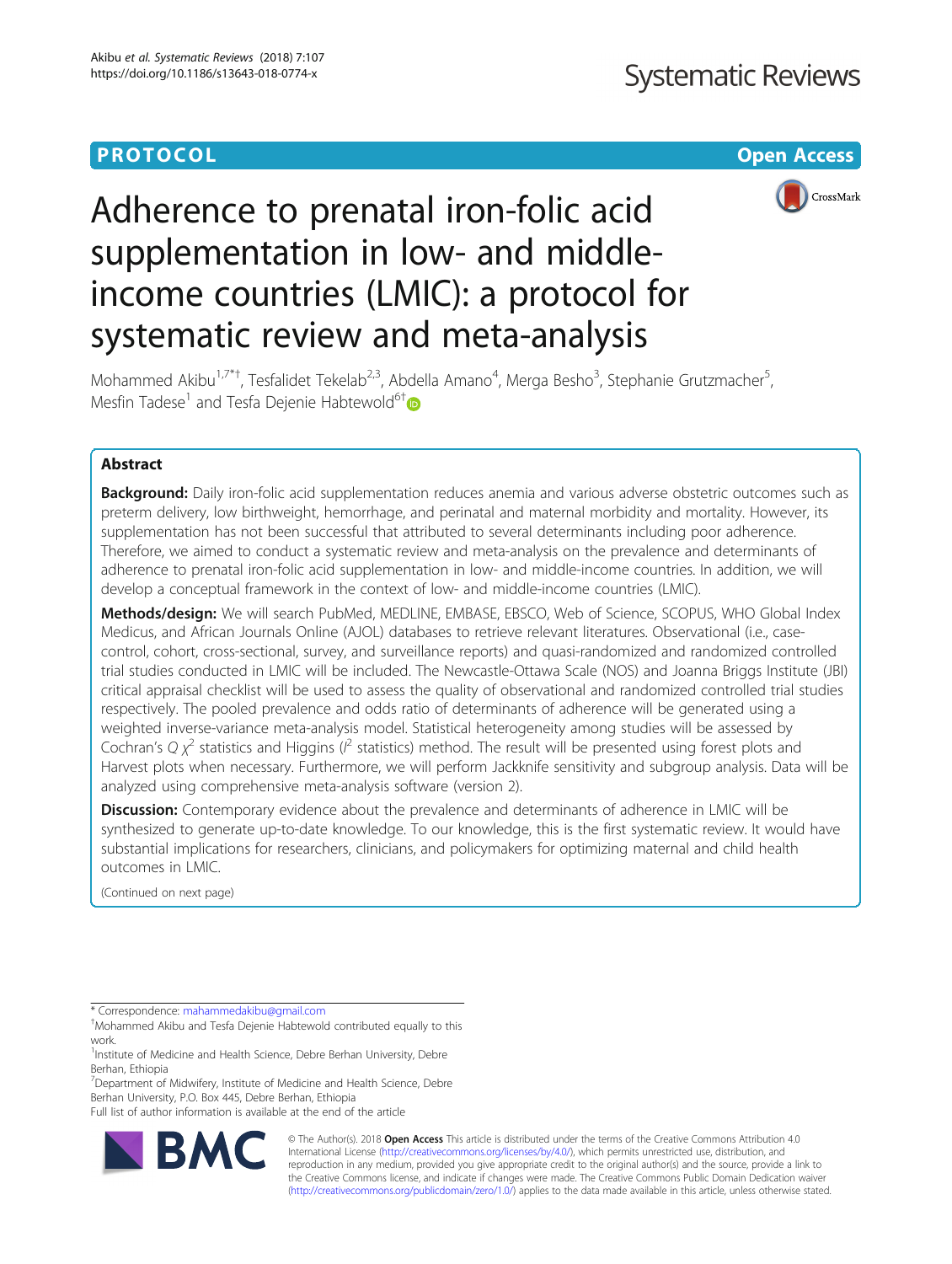#### (Continued from previous page)

Systematic review registration: The protocol has been registered on International Prospective Register of Systematic Review (PROSPERO), University of York Center for Reviews and Dissemination ([https://www.crd.york.ac.uk/\)](https://www.crd.york.ac.uk/PROSPERO), registration number [CRD42017080245](http://www.crd.york.ac.uk/PROSPERO/display_record.php?ID=CRD42017080245).

Keywords: Folic acid, Folate, Iron, Medication adherence, Patient compliance, Prenatal Nutritional Physiological Phenomena, Prenatal care, Pregnancy

#### Background

Anemia is a global public health problem affecting nearly two billion people [\[1](#page-3-0)]. Despite vulnerability across the population, anemia is prevalent in pregnant woman (> 40%) and young children because of increased demand and iron-folic acid deficiency [[2](#page-3-0)]. Iron-folic acid deficiency increases the risk of blood loss during labor, maternal mortality, preterm delivery, low birthweight, and perinatal mortality [\[3,](#page-3-0) [4\]](#page-4-0). Thus, to prevent these poor health outcomes, the World Health Organization (WHO) has recommended that all pregnant women take a standard dose of 60 mg of elemental iron along with 400 μg of folic acid daily for the first 6 months. Additionally, in areas where the prevalence of anemia is over 40%, the WHO recommends postpartum supplementation for 3 months [\[2\]](#page-3-0).

A systematic review and meta-analysis of maternal anemia in lower and middle-income countries (LMIC) showed that 12, 19, and 18% of low birthweight, preterm births, and perinatal mortality are associated with maternal anemia respectively [[5\]](#page-4-0). Accumulated body of evidence shows that prenatal iron-folic acid supplementation reduces maternal anemia and associated adverse perinatal outcomes, such as low birth-weight, and maternal and newborn mortality [\[6](#page-4-0), [7](#page-4-0)].

In LMIC, high proportion of pregnant women suffered from anemia mainly due to poor adherence to the daily iron-folic acid regimen [\[1](#page-3-0), [8\]](#page-4-0). Furthermore, various individual studies shows that poor adherence is common in LMIC [\[9](#page-4-0)–[11](#page-4-0)]. In our review, adherence is defined as taking at least five iron-folic acid tablets per week [\[2\]](#page-3-0) or percentage of women who consumed more than 70% of the recommended daily dose [[12\]](#page-4-0).

Generally, pregnant women living in LMIC need a support for initiating and maintaining optimal adherence to the recommended iron-folic acid supplementation [[13](#page-4-0)]. Therefore, this systematic review and meta-analysis aimed to (1) investigate the level of adherence to prenatal iron-folic acid supplementation, (2) identify its determinants, and (3) develop PRECEDE-PROCEED adherence conceptual framework in the context of LMIC.

#### Methods/design

#### Reporting of the review findings

This protocol has been written in accordance with the recommendation of Preferred Reporting Items for Systematic Review and Meta-Analysis (PRISMA-P) 2015 statement [\[14](#page-4-0)]. The PRISMA-P Elaboration and Explanation document is also used to develop the protocol [[15](#page-4-0)] (Additional file 1). The protocol has been registered on International Prospective Register of Systematic Review (PROSPERO), University of York Center for Reviews and Dissemination [[https://www.crd.york.ac.uk/](https://www.crd.york.ac.uk/PROSPERO)], registration number [CRD42017080245](http://www.crd.york.ac.uk/PROSPERO/display_record.php?ID=CRD42017080245). Preferred Reporting Items for Systematic review (PRISMA-2009) statement will be used to report the findings. Furthermore, PRISMA flow diagram will be used to illustrate study screening and selection process.

#### PECO search guide

- P-population: pregnant mothers who have received prenatal iron-folic acid
- E-exposure: determinants of adherence (e.g., income level, educational status) and interventions and intervention characteristics/components (e.g., how the supplements are delivered to the women, whether they receive instruction on how and why they should take them, reminders that are sent via text message) that are associated with prenatal ironfolic adherence. PRECEDE-PROCEED conceptual framework [\[10\]](#page-4-0) will be used to select potential exposures/determinants
- C-comparison: the reported reference group for each determinant in each study (e.g., adherence in pregnant women with high educational status versus adherence in women with low educational status)
- O-outcome: adherence to iron-folic acid supplementation

#### Data source and search strategy

PubMed, MEDLINE, EMBASE, EBSCO, Web of Science, and SCOPUS databases will be searched to retrieve all available studies. We will also extend our searching to WHO Global Index Medicus and African Journals Online (AJOL). Cross-references of included studies will be hand-searched as well to access additional relevant articles that may have been missed in the search. In addition, we will search existing reviews and perform citing studies/snowballing search in PubMed and SCOPUS databases to screen all studies that cited included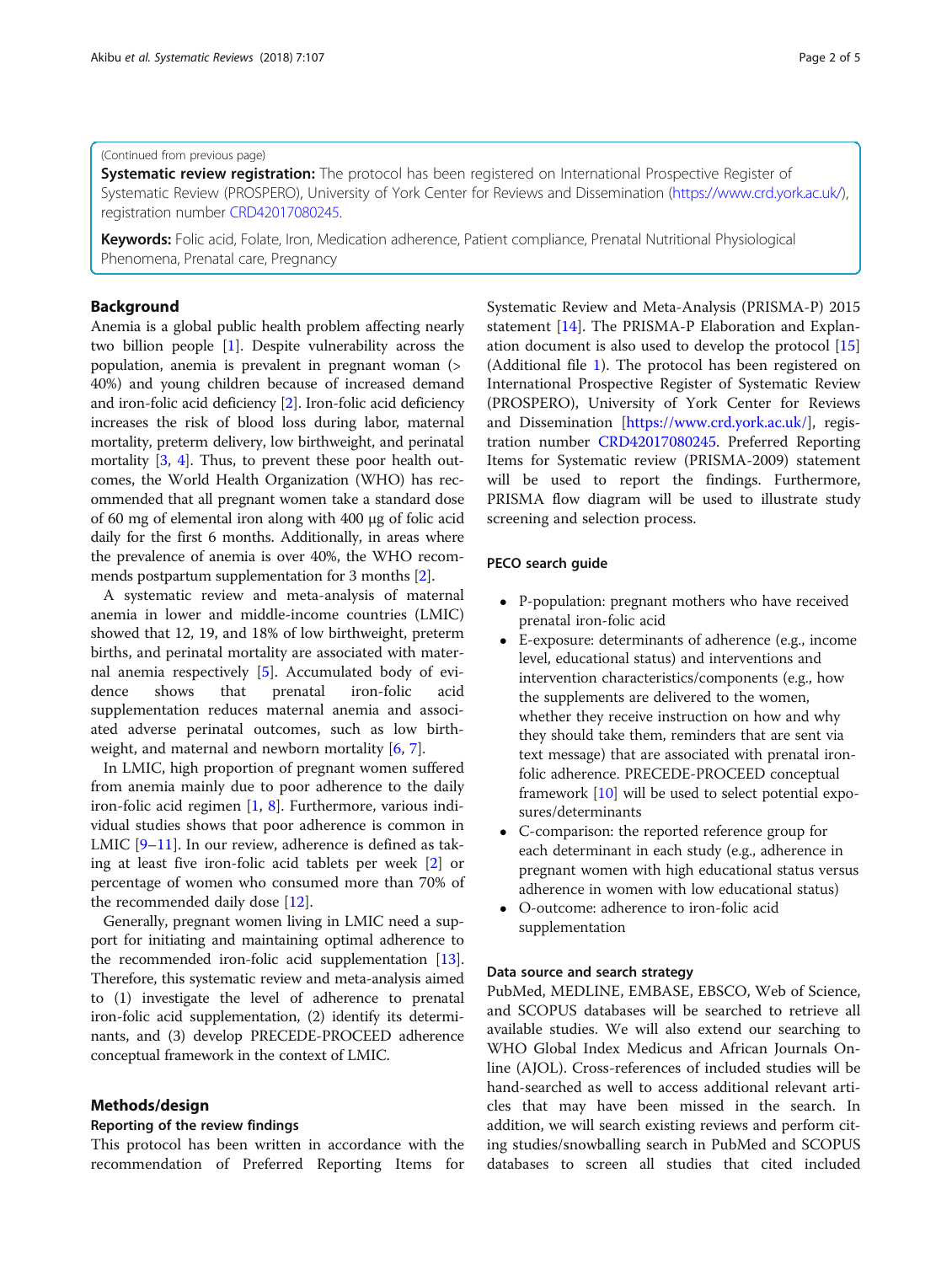studies. Likewise, a search for gray literature will be conducted using Google Scholar and through browsing Hinari (<http://www.who.int/hinari/en/>), Carolina digital repository (<https://cdr.lib.unc.edu/>), and SpringerOpen-Open repository ([https://www.springeropen.com/get-published/](https://www.springeropen.com/get-published/indexing-archiving-and-access-to-data/open-repository) [indexing-archiving-and-access-to-data/open-repository\)](https://www.springeropen.com/get-published/indexing-archiving-and-access-to-data/open-repository).

Medical subject headings (Mesh), keywords, and free-text words were identified for selected PECO components. "OR", "AND", and "NOT" Boolean operators were used to combine search terms. Moreover, we will contact Cochrane Pregnancy and Childbirth Group, WHO headquarters and regional offices, the nutrition section of the United Nations Children's Fund (UNICEF), the World Food Program (WFP), and US Agency for International Development (USAID) micronutrient program to identify additional studies [[16](#page-4-0)]. The search strategy for PubMed database has been designed in consultation with medical information specialist and supplemented with this protocol (Additional file 2). The Peer Review of Electronic Search Strategies (PRESS) 2015 guideline statement is followed to prepare the search strategy [\[17\]](#page-4-0).

#### Eligibility criteria

The inclusion criteria are (1) observational (i.e., case-control, cohort, cross-sectional, survey, and surveillance reports) and quasi-randomized and randomized controlled trial studies, (2) studies conducted in LMIC, and (3) studies that reported the prevalence and/or least adjusted determinants of adherence. The most up-to-date World Bank country classification, when our review is published, will be used to categorize LMIC [[18](#page-4-0)]. The search will not be restricted to any language and publication year. Qualitative studies that thematically analyzed the determinants of adherence will be included. Studies conducted in study populations other than pregnant women will be excluded. Moreover, case reports and expert opinion will be excluded. We will pilot the eligibility criteria in at least 200 references and double-check if they allow unambiguously included or excluded studies.

#### Selection of studies

Covidence web-based software will be used to remove duplicated articles and carry out all of the screening processes. First, articles will be assessed for inclusion through a title and abstract review by two independent reviewers. Disagreement will be solved by consensus; a third reviewer will be invited in case of persistent contradiction. Second, potentially eligible studies will undergo full-text review to determine if they satisfy the criteria set for inclusion. We will do a full-text review in duplicates and clearly document reasons for inclusion and exclusion. Finally, data will be extracted from all articles that meet the inclusion criteria.

#### Data extraction

Data will be extracted using the Joanna Briggs Institute (JBI) data extraction form for experimental/observational studies (Additional file 3) [\[19\]](#page-4-0). The data extraction form will be pre-tested with 3–5 eligible studies. Two reviewers will independently extract all relevant information including study setting, sample size, prevalence of adherence to iron-folic acid supplementation, least-adjusted determinants, and source of funding. The prevalence of adherence to iron-folic acid will be extracted only if reported and/or estimated based on experts' opinion or previously published studies or guidelines. In case of incomplete data, the corresponding author(s) will be contacted to find full information. Disagreement between reviewers will be resolved by consensus.

#### Quality assessment

The quality of all included studies will be rigorously assessed by two independent reviewers. The Newcastle-Ottawa Scale (NOS) will be used to assess the quality of cohort and case-control articles [\[20\]](#page-4-0). Similarly, cross-sectional studies will be examined using NOS adapted for cross-sectional studies. NOS has a good inter-rater reliability and validity [[21\]](#page-4-0). The NOS criteria and its rating system have been published elsewhere [\[22](#page-4-0)]. The Joanna Briggs Institute (JBI) critical appraisal checklist will be used to assess the quality of quasi-randomized controlled trials [[23](#page-4-0)].

#### Data synthesis and analysis

Data will be analyzed using comprehensive meta-analysis software (version 2) [[24](#page-4-0)]. Funnel plots and Egger's regression test will be used to examine the possible risk of publication bias. Heterogeneity among studies will be assessed by Cochran's Q  $\chi^2$  statistics and Higgins ( $I^2$  statistics) method  $[25]$ .  $I^2$  describes the percentage of total variations across the studies due to heterogeneity rather than chance.  $I<sup>2</sup>$  value greater than 80% will be indicative of considerable heterogeneity [[26](#page-4-0)]. In addition, the heterogeneity among studies will be checked manually in terms of study population, geographic distribution, and methods. The pooled prevalence and odds ratio (OR) of determinants of adherence will be generated using a weighted inverse-variance meta-analysis model. If substantial heterogeneity is detected, random-effects model results will be reported. Arcsine transformation will be carried out to minimize the effect of studies with very high or low effect size if normality assumption will be fulfilled [\[27](#page-4-0)]. The result will be presented using forest plots [[28](#page-4-0)] and Harvest plots [\[29\]](#page-4-0) when necessary. Qualitative analysis will be performed to construct a PRECEDE-PROCEED conceptual framework in the context of LMIC [\[10](#page-4-0)]. PRECEDE-PROCEED conceptual framework includes four groups of factors: predisposing factors (e.g., age, educational status, income, knowledge on anemia and prevention), enabling factors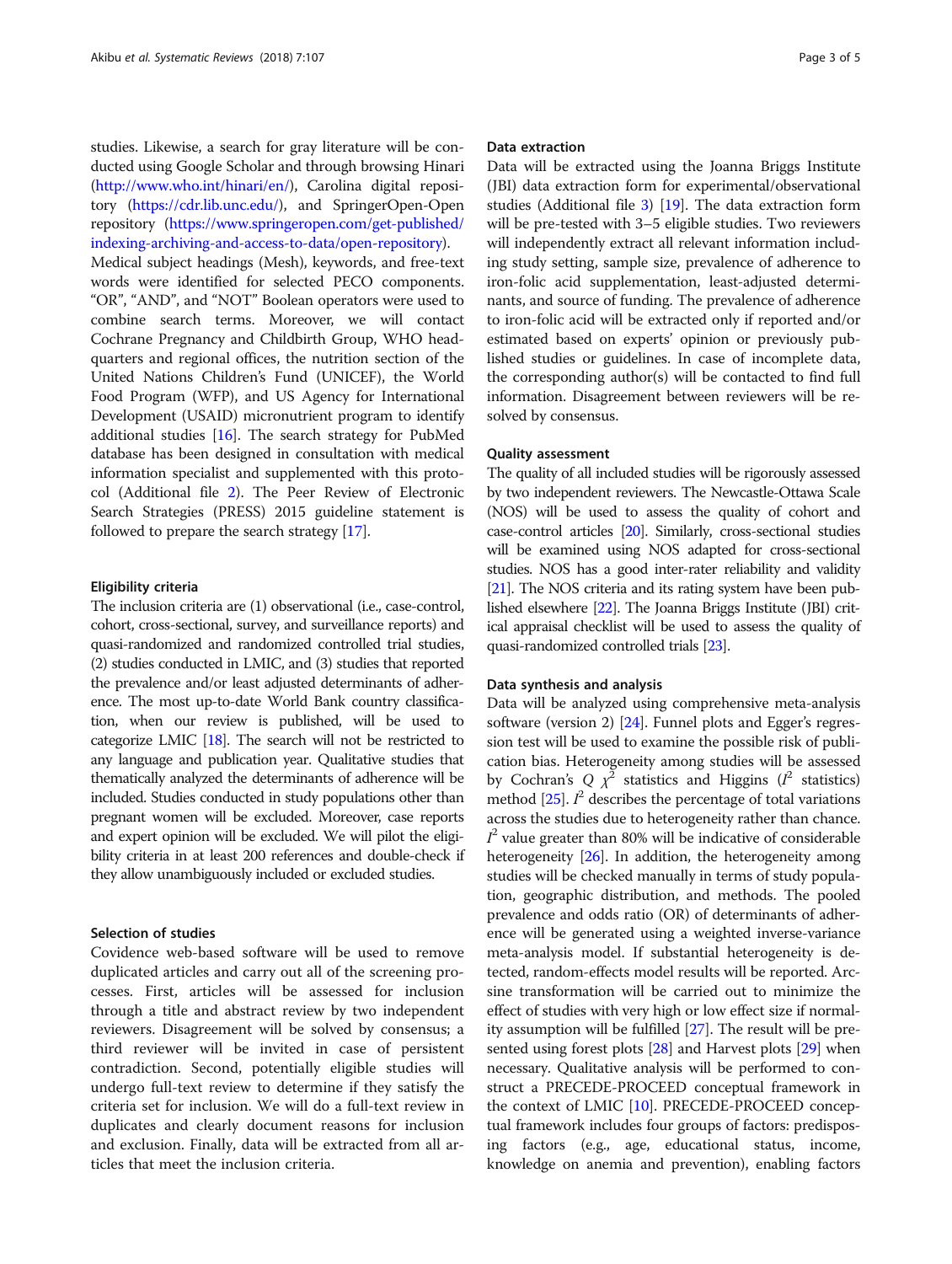#### <span id="page-3-0"></span>Sensitivity analysis

Leave-one-out Jackknife sensitivity analysis will be used to stabilize the variance of studies with very low or very large prevalence estimates [\[30,](#page-4-0) [31](#page-4-0)]. If the point estimate of the new pooled effect size is outside of the 95% confidence interval of the original/previous pooled effect size, it will be concluded that the excluded study has a significant effect on the pooled estimate. Thus, the study should not be included in the final analysis whether the effect of the study is too small or too large. In addition, the randomand fixed-effects model will be compared and decision will be made based on the best fitting model to the data.

#### Subgroup analysis

Subgroup analysis will be carried out based on epidemiological and/or clinical covariates that can impact estimates such as study design, measures of adherence, age of women, residence of women, and geographical distribution.

#### Potential methodological amendments

If protocol modifications are required, we will include the detailed description of any changes along with a justification during the publication of the review results.

#### **Discussion**

The protocol has been registered and written in accordance with a standardized guideline which is helpful to replicate methods in other nations. Contemporary evidence on the prevalence and determinants of adherence in LMIC will be synthesized using an appropriate statistical method and qualitatively using PRECEDE-PROCEED conceptual framework [[10](#page-4-0)]. Given that this is the first study, it would have substantial implications for researchers, clinicians, and policymakers in LMIC. We will develop a conceptual framework in the context of LMIC which could be helpful for prioritizing problems in primary healthcare and building statistical models for researchers in LMIC.

#### Abbreviations

JBI: Joanna Briggs Institute; LMIC: Low- and middle-income countries; NOS: Newcastle-Ottawa Scale; PECO: Population, exposure, comparator, and outcome; PROSPERO: Prospective Register of Systematic Review; RCTs: Randomized controlled trials

#### Acknowledgements

We would like to forward our heartfelt gratitude to Sjoukje van der Werf (medical information specialist at University of Groningen, The Netherlands) for her generous support during the development of search strings.

#### Authors' contributions

MA conceived and designed the study. TD developed the search strategy. MA, TT, TD, MB, MT, SG and AA wrote and prepared the protocol. TD, SG and MA revised the protocol. All authors read and approved the final protocol.

#### Competing interest

The authors declare that they have no competing interests.

#### Ethics approval and consent to participate Not applicable

Consent for publication Not applicable

#### Publisher's Note

Springer Nature remains neutral with regard to jurisdictional claims in published maps and institutional affiliations.

#### Author details

<sup>1</sup>Institute of Medicine and Health Science, Debre Berhan University, Debre Berhan, Ethiopia. <sup>2</sup> Research Centre for Generational Health and Ageing at the Hunter Medical Research Institute, University of Newcastle, Callaghan, Australia. <sup>3</sup>College of Medicine and Health Science, Wollaga University, Nekemte, Ethiopia. <sup>4</sup>College of Medicine and Health Science, School of Public Health, Hawassa University, Hawassa, Ethiopia. <sup>5</sup>School of Biological and Population Health Sciences, Oregon State University, Corvallis, USA. 6 Department of Epidemiology, University Medical Center Groningen, University of Groningen, Groningen, The Netherlands. <sup>7</sup>Department of Midwifery, Institute of Medicine and Health Science, Debre Berhan University, P.O. Box 445, Debre Berhan, Ethiopia.

Received: 26 March 2018 Accepted: 11 July 2018 Published online: 25 July 2018

### Additional files

[Additional file 1:](https://doi.org/10.1186/s13643-018-0774-x) PRISMA-P (Preferred Reporting Items for Systematic review and Meta-Analysis Protocols) 2015 checklist: recommended items to address in a systematic review protocol\*. (DOCX 22 kb)[Additional](https://doi.org/10.1186/s13643-018-0774-x) [file 2:](https://doi.org/10.1186/s13643-018-0774-x) PubMed search string. (DOCX 16 kb)[Additional](https://doi.org/10.1186/s13643-018-0774-x) [file 3:](https://doi.org/10.1186/s13643-018-0774-x) JBI Data Extraction Form for Experimental/Observational Studies. (DOCX 80 kb)

#### Author details

<sup>1</sup>Institute of Medicine and Health Science, Debre Berhan University, Debre Berhan, Ethiopia. <sup>2</sup> Research Centre for Generational Health and Ageing at the Hunter Medical Research Institute, University of Newcastle, Callaghan, Australia. <sup>3</sup>College of Medicine and Health Science, Wollaga University Nekemte, Ethiopia. <sup>4</sup>College of Medicine and Health Science, School of Public Health, Hawassa University, Hawassa, Ethiopia. <sup>5</sup>School of Biological and Population Health Sciences, Oregon State University, Corvallis, USA. 6 Department of Epidemiology, University Medical Center Groningen, University of Groningen, Groningen, The Netherlands. <sup>7</sup>Department of Midwifery, Institute of Medicine and Health Science, Debre Berhan University, P.O. Box 445, Debre Berhan, Ethiopia.

#### Received: 26 March 2018 Accepted: 11 July 2018 Published online: 25 July 2018

#### References

- 1. Bailey RL, West KP Jr, Black RE. The epidemiology of global micronutrient deficiencies. Ann Nutr Metab. 2015;66(Suppl 2):22–33.
- 2. World Health Organization. Daily iron and folic acid supplementation during pregnancy. WHO (cited 24 Jan 2016). Available from URL: [http://www.who.](http://www.who.int/elena/titles/guidance_summaries/daily_iron_pregnancy/en) [int/elena/titles/guidance\\_summaries/daily\\_iron\\_pregnancy/en](http://www.who.int/elena/titles/guidance_summaries/daily_iron_pregnancy/en).
- 3. Pasricha SR, Drakesmith H, Black J, Hipgrave D, Biggs BA. Control of iron deficiency anemia in low- and middle-income countries. Blood. 2013;121: 2607–17.